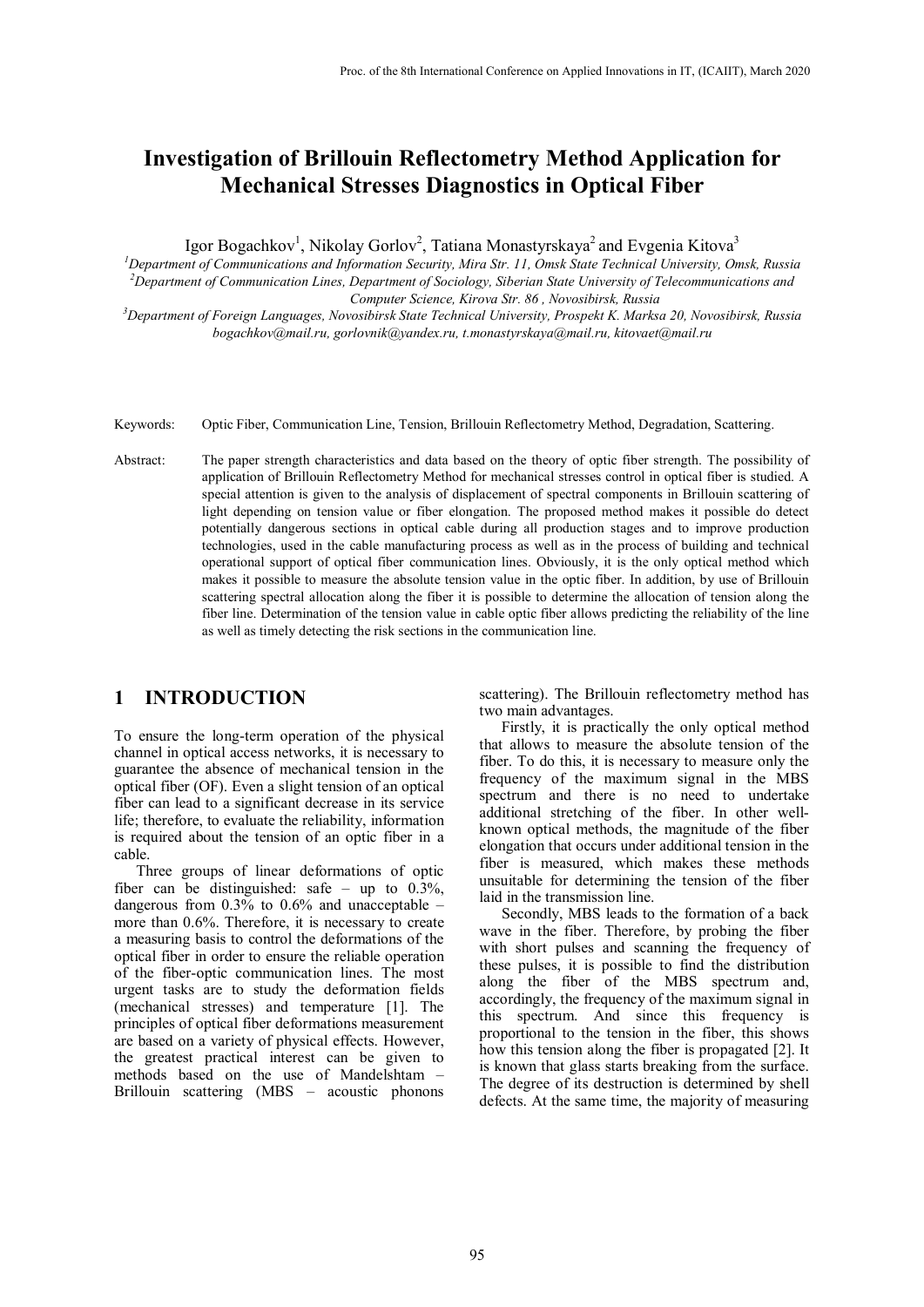instruments for fiber-optic communication lines are based on measurements of the parameters of optical radiation propagating through a fiber at a wavelength of an optical signal. More than 90% of the optical radiation power of this signal is concentrated in the core of the fiber [3]. Obviously, only the state of the core is controlled. To identify the defects of the shell and, accordingly, to assess the state of the optic fibers, instruments are used based on measurements of the Stimulated MBS parameters (SBS). It is known that SBS is scattering by acoustic phonons and its parameters such as capacity and frequency depend on the internal mechanical stresses in the fiber, and, consequently, on the degree of destruction of the shell  $[4 - 6]$ .

## **2 METHODS**

#### **2.1 Measurements in Deformations**

Various monitoring techniques are currently applied to control fiber condition. These techniques could be classified into several groups:

- **Single wavelength Optical Time Domain** Reflectometer (OTDR), including upstream OTDR measurements, active bypass, semipassive bypass, reference reflector, switchable reflective element;
- Tunable OTDR, including wavelength routing and reference reflector;
- Brillouin OTDR (BOTDR);
- Embedded OTDR;
- Optical frequency domain reflectometer (OFDR);
- Optical coding;
- Self-injection locked reflective semiconductor optical amplifier (SL-RSOA);
- Reflective signal.

A detailed description of the monitoring techniques mentioned is given in the work [7]. The most efficient techniques to measure and evaluate deformations in OF are Brillouin reflectometry methods  $[4 - 6]$ .

In recent few years, the Brillouin reflectometer has proven itself to be a very informative tool capable of detecting sections with loaded fiber in the laid communication lines during their operation. Analysis of the data obtained by using the Brillouin reflectometer allows operating organizations to determine with great accuracy the location of the cable line section with highly loaded fibers, estimate the level of their stresses and evaluate the reliability

of the cable line. It is quite natural to use the device at the factory – manufacturer of optical cables during the tests, both in the process of developing the design of new products, and when conducting typical and periodic tests.

Regardless of the type and configuration, the cable is gradually stretched, controlling its stretching and tension. Essential differences in test methods are considered only when choosing the method for recording fiber elongation. The first method consists in measuring the attenuation gain of a fiber in a cable, and it is assumed that the fiber tension is accompanied by such an increase. This method of determining the beginning of the tension of the fiber is very inaccurate and depends on the design of the cable and the device used to stretch it. For example, when testing a cable with a central tube, it is not clear why a damping increase should occur, if you do not take into account edge effects. For a longitudinally stretched fiber that does not touch the cable walls, there are no direct mechanisms for generating attenuation gain. The second method, the phase shift method, or the method for detecting the propagation time of light pulses in a stretchable fiber, practically has no drawbacks. At the moment when the fiber begins to stretch in a stretchable cable, the optical path length for light pulses begins to grow, their propagation time increases, and the device registers it. But in a real situation, as the dimensions of the setup are limited, the device detects the accumulated effect along the length of both in the stretched fiber and in the transient region, where the tension smoothly increases. Moreover, in case when several fibers of the cable under test are welded into the cable, there is an additional uncertainty associated with the possible spread of excess lengths of different fibers. It is clear that the level of fiber elongation detected by this method is average with an unpredictable level of error.

#### **2.2 Brillouin Reflectometry Method**

The Brillouin reflectometer has at least one indisputable advantage – it makes it possible to measure the distribution of fiber tension level along the length. This removes all the uncertainties mentioned above. The result of measurements carried out by the Brillouin reflectometer is a welllocalized distribution of tension, which makes it possible to isolate and take into account the edge effects and the variation of the tension in different fibers in case of their welding into a stub. MBS is the scattering of optical radiation by condensed media (solids and liquids) as a result of its interaction with own elastic oscillations of these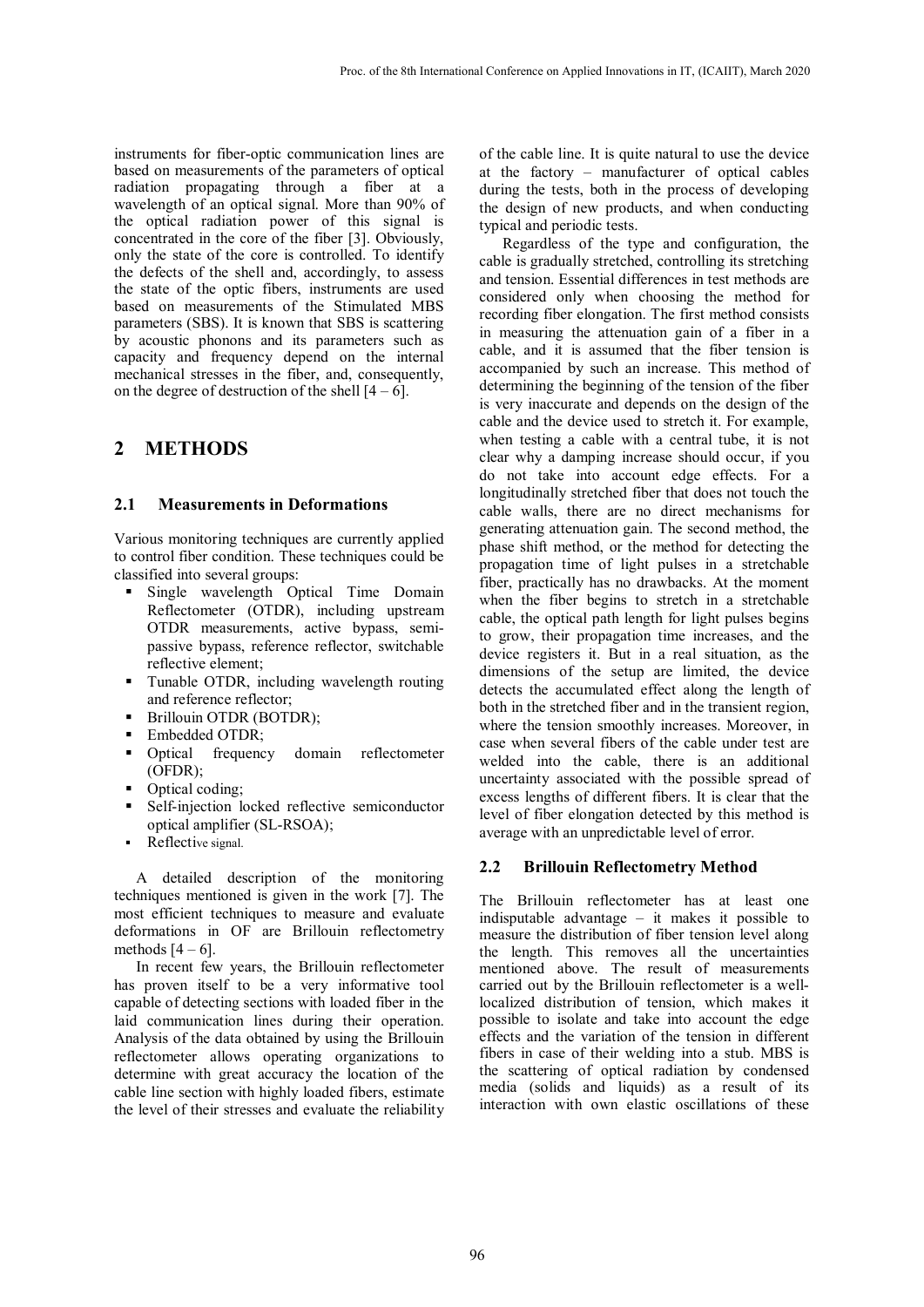media. It is accompanied by a change in the set of frequencies (wavelengths) characterizing the radiation – its spectral composition. In the spectrum of the backward wave in the fiber, in addition to the unbiased component due to Rayleigh light scattering, there are also spectral components caused by Brillouin (MBS) and Raman light scattering (RS) on Figure 1 [6, 8].



Figure 1: Spectrum of light scatterings in the fiber  $(f_R \sim 10$  ... 11 GHz,  $f_R \sim 13$  THz).

The occurrence of these components can be explained as follows. In the case of Rayleigh scattering, the light is scattered on the fluctuations of the refractive index frozen in the fiber, and therefore the frequency of the scattered light does not change.

In MBS and Raman scattering, the frequency of scattered light changes, since scattering occurs on time-varying fluctuations of the refractive index (caused, respectively, by thermal fluctuations of the medium density and intramolecular vibrations) [6, 9].

When the power of light pulses is less than 25 ... 30 dBm, Rayleigh scattering makes the main contribution to the power of the reverse wave. For comparison, the spontaneous MBS (SPBS) coefficient  $\alpha_B \approx 0.03/\lambda^4$  is approximately 14 dB less than the Rayleigh scattering coefficient  $\alpha_0 \approx 0.75/\lambda^4$ , where  $\lambda$  is the radiation wavelength in microns [1]. When the threshold value is reached  $\sim$  5 dBm with continuous pumping), the dependence of the reflected power on the pumping power becomes nonlinear. At the threshold increase, the result from SBS scattering becomes comparable with Rayleigh scattering. With an increase in the pump power several times, almost all the power is reflected from the fiber  $[2 - 4]$ .

Weaker spectral components due to SPBS can be distinguished using an optical filter, since they are different in frequency.

#### **2.3 Determination of the Fiber Tension**

The threshold power can be increased by reducing the effective length of the interaction of the light

wave with the acoustic wave. For a single pulse, the effective length is equal to half the pulse length [8]:

$$
L_{\text{eff}} = L_p = \frac{c \cdot \tau}{2 \cdot n},\tag{1}
$$

where  $\tau$  is the pulse duration;

*c* is the speed of light in vacuum;

*n* is the group index of refraction of the fiber  $(n = 1.5)$ .

For a typical value of  $\tau = 1$  μs, we obtain  $L_{\text{eff}} = L_p = 0.1$  km, which is approximately two orders less than the magnitude of the effective interaction length  $(L_{\text{eff}} = 20 \text{ km})$  for a narrow-band radiation source.

The spectral components due to MBS have such an important property for practical applications as their frequency which is shifted by an amount proportional to the tension (relative elongation *ε*) of the fiber. For a standard single-mode fiber (SMF – G.652), the measured value of the coefficient is  $[8 - 10]$ :

$$
K = (f_B - f_{B0})/\varepsilon, \tag{2}
$$

where  $f_B$  is the frequency shift when registering the fiber tension (Brillouin frequency shift);

 $f_{B0}$  is frequency shift in the absence of fiber tension (strain);

*ε* is the relative elongation of optic fiber.

Thermal fluctuations in the medium density can be considered as a combination of elastic waves propagating in a medium in all possible directions and possessing all sorts of frequencies. Each flat sound wave is similar to a diffraction grating, since in places with the increased density, the refractive index of the medium is greater than in discharged locations.

For a light wave of length  $\lambda$ , there will always be a grating with a suitable period providing the maximum reflection of light in the opposite direction. The length of the corresponding sound wave is determined by the Bragg – Wulf condition:  $Λ = λ/2$ . In the fiber, MBS is observed only backward (the frequency shift between the pump and the wave scattered in the forward direction is zero). The wave reflected from such a moving diffraction grating, due to the Doppler effect, will be shifted in frequency by the value [9]:

$$
f_B = \frac{2 \cdot n \cdot v_A}{\lambda},\tag{3}
$$

where  $v_A \approx 5.7$  km/s is the speed of the acoustic wave in the fiber core [6].

At the wavelength  $\lambda = 1550$  nm, the frequency shift  $(f_B)$  is 10.8 ... 10.9 GHz [6, 11].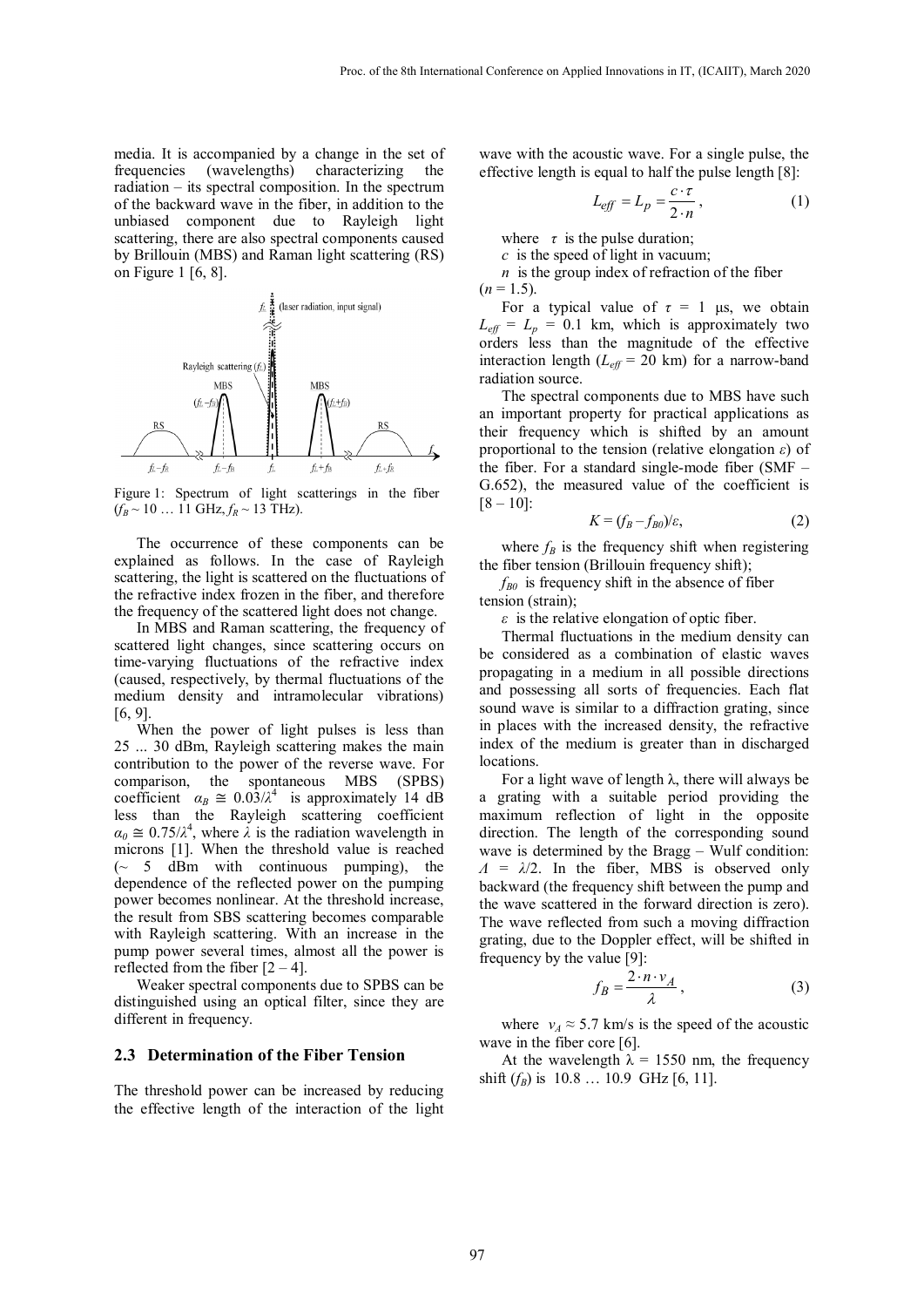The fiber tension affects the sound speed  $v_A$  and the refractive index *n*. In turn, the formula for the speed of sound in the OF has the form:

$$
v_A = 1.05 \sqrt{\frac{E_Y}{\rho}},\tag{4}
$$

where  $E_Y$  – Young's modulus, when stretched.

 $E_Y$  is equal to 72 GPa = 7.2⋅10<sup>10</sup> N/m<sup>2</sup> for quartz glass;  $\rho = 2201 \text{ kg/m}^3$  is the density of quartz glass [6, 9].

The most contribution to the change in the frequency of the scattered light results from a change in the Young's modulus  $[9 - 11]$ .

# **3 RESULTS AND DISCUSSION OF THE EXPERIMENTAL RESEARCH**

BOTDR-graphs of the "bad" (potentially dangerous) fiber place located in the laid optical cable (OC), some section of which was under the influence of a strong displacement force is shown on Figure 2 [12].



Figure 2: MBS graphs in "bad" OF section.

The significant shift of the maximum of MBSspectrum (from 10.84 GHz  $(f_{B0})$  up to the frequency 11.08 GHz  $(f_{Bs})$  is observed in the place with dangerous strain [12].

Figure 3 shows the BOTDR multi-traces corresponding to MBS graphs presented in Fig. 2. It can be seen from the multi-traces that the strain in the place of mechanical action applied to the OC increased by more than 0.45 %, which is dangerous for the OF [12].

The analysis of BOTDR-traces for OF in OC under test showed that the sections of the route were localized which required a further investigation of factors that caused dangerous mechanical loads on

the OC. After eliminating these factors and restoring the "bad" OF sections, the fiber optical communication line returned to its normal operation.



Figure 3: Multi-trace graphs in "bad" OF section.

In addition to fiber diagnostics in optic communication cables, the proposed Brillouin reflectometry method could be applied in large variety of fields, which involve mechanical deformation measurements and temperature measurements. For example, in avionics and auto electronics under conditions of low (up to  $-70^{\circ}$ C) and high (up to  $+150^{\circ}$ C) temperatures in electromagnetic interferences, as well as in power industry to test power electric cable under pressure, bending and stretching conditions. In oil and gas industry the proposed technique could be used to control temperature in a well up to 4 km deep with stretching load up to 520 kg. The technique could be applied in waste nuclear fuel storage.

# **4 CONCLUSIONS**

It is recommended to include BOTDR in the control system to monitor the characteristics of the OF to detect locations of optical cable with increased mechanical stress and temperature changes. This will allow identifying potentially hazardous areas in the cable at different stages of manufacturing and improving the technologies used in the production process. In the process of optic fiber and cable production, it is easy to access both ends of the OF, which makes it possible to use phase methods or BOTDA. During the construction and operation of the cable, access is possible only to one end of the OF, and this makes it possible to use only reflectometric methods (BOTDR). Measurement of the tension value in the optical fiber of the cable will make it possible to predict the operating time before failure and timely identify areas of risk [6].